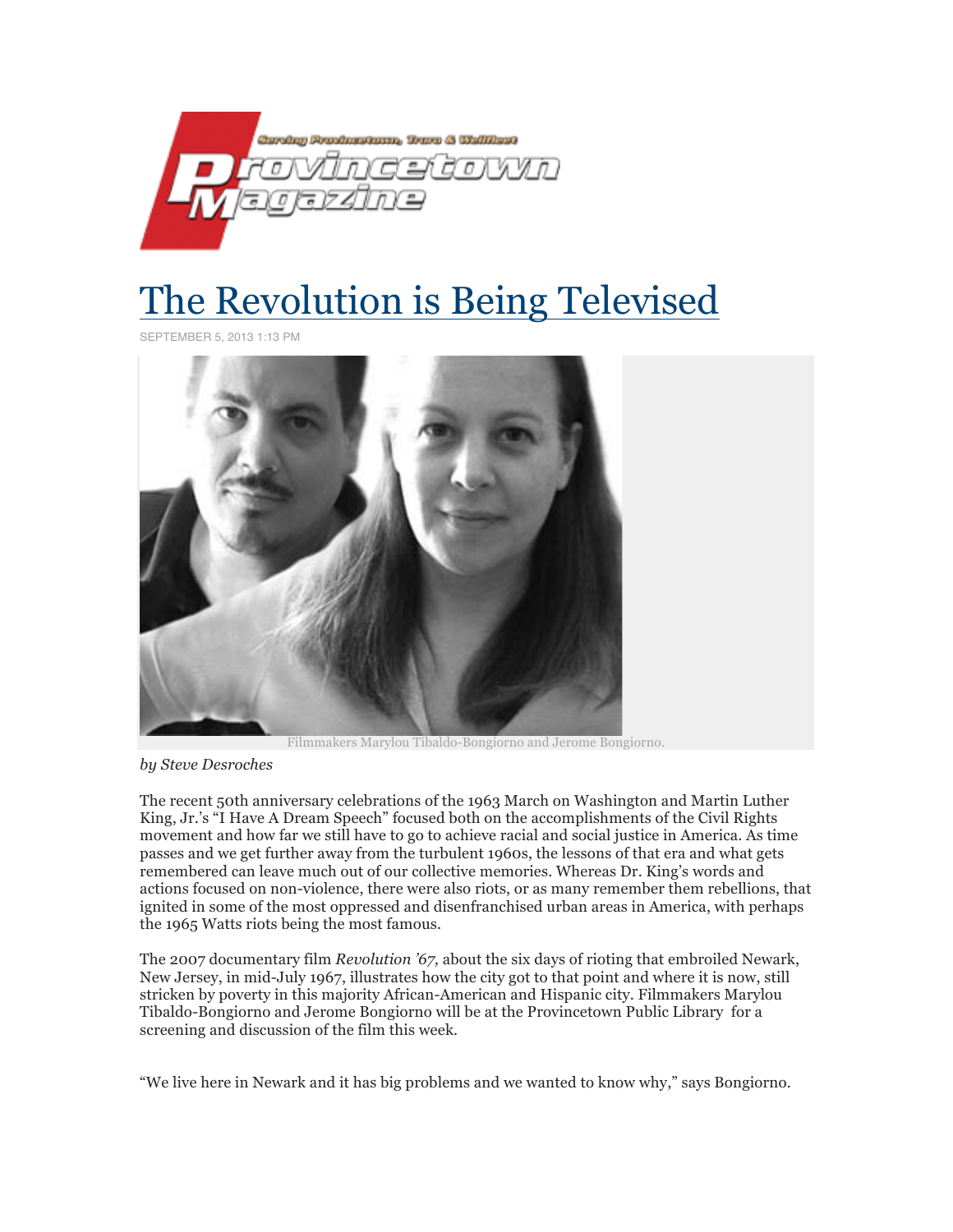"This screening has a nice tie into the 50th anniversary of the March," says Tibaldo-Biongiorno, who produced and directed the film. "One of the most prominent aspects of the March was about jobs. Still 50 years later we're talking about this problem that hasn't been addressed."

The 1967 riots in Newark were an immediate reaction to an incident when a black taxi driver, John Smith, was arrested for a traffic violation and allegedly beaten and killed by white police officers. By the end of the six days of rioting 26 people were dead, 725 injured, 1,500 arrested, and there was about \$10 million in damage. But the riots weren't just a reaction to the death of Smith. At the end of World War II industry began to leave Newark, and the largely white, middle-class population moved out, too. While the city became a black majority municipality, whites held almost all of the power positions. In addition to an eroding economy and lack of opportunity overall in Newark, the African-American populations faced police brutality.

"Instead of focusing on the babies drowning in the river the focus should be on who is throwing them in," says Bongiorno about how for years people have ignored the root causes of social and racial injustice.

The poverty rate in Newark is about 28 percent according to a variety of statistical sources, which works out to an income of \$22,314 for a family of four. The unemployment rate is about 15 percent and the high school graduation rate is about 22 percent. (Some dispute this, but even the most optimistic rates are only about 50 percent.) Roughly one-third of the city is impoverished. The problems of 1967 Newark are largely the same as modern Newark.

"Poverty is never a popular subject," says Tibaldo-Bongiorno, a lifelong resident of Newark.

"Once we reduce the poverty rate schools get better and crime goes down," says Bongiorno, who was the cinematographer and editor for the film. "People are desperate in Newark. The politicians are not interested in that. Their priorities are elsewhere."

*Revolution '67* aired on PBS in 2007 as part of the POV series receiving rave reviews for its examination of black rebellion in the 1960s. Its two filmmakers are both accomplished. Their documentary *Mother-Tongue: Italian American Sons and Mothers,* featuring Martin Scorsese, earned an Emmy nomination and screened at the 2006 Venice Film Festival. Their global warming-themed screenplay, *Watermark,* was featured at Sundance's Investing in Media That Matters and the Tribeca Film Festival/Sloan Summit and was the centerpiece of a Johnson Foundation Wingspread Conference on Global Warming and Film in 2005. The Bongiornos are currently in preproduction for the fictional version of *Revolution '67,* executive-produced by Spike Lee, and they are currently completing a series of short films on post-Katrina New Orleans and flood-plagued Venice, Italy, screening on PBS' *Natural Heroes* series and at film festivals. The Bongiornos are the recipients of a Film Fellowship from the New Jersey State Council on the Arts, and *Revolution '67* is now part of the curriculum at the Teacher's College at Columbia University. In addition to the Provincetown screening of *Revolution '67,* the husband and wife team will be in Chatham at the Eldredge Public Library on Thursday, September 5 at 5 p.m. for a screening of their documentary *The Rule,* about the Benedictine monks of Newark Abbey and St. Benedict's Prep, a school that has a near 100 percent graduation and college acceptance rate.

"There needs to be a WPA-like program right now in America," says Bongiorno, about the Depression-ear Works Progress Administration jobs program.

"People are caught in intergenerational poverty," says Tibaldo-Bongiorno. "You have to get to the root causes."

"That's what we're fighting for," says Bongiorno. "Working to get people out of poverty. You have to help them holistically. Jobs, education, opportunity–that is the key."